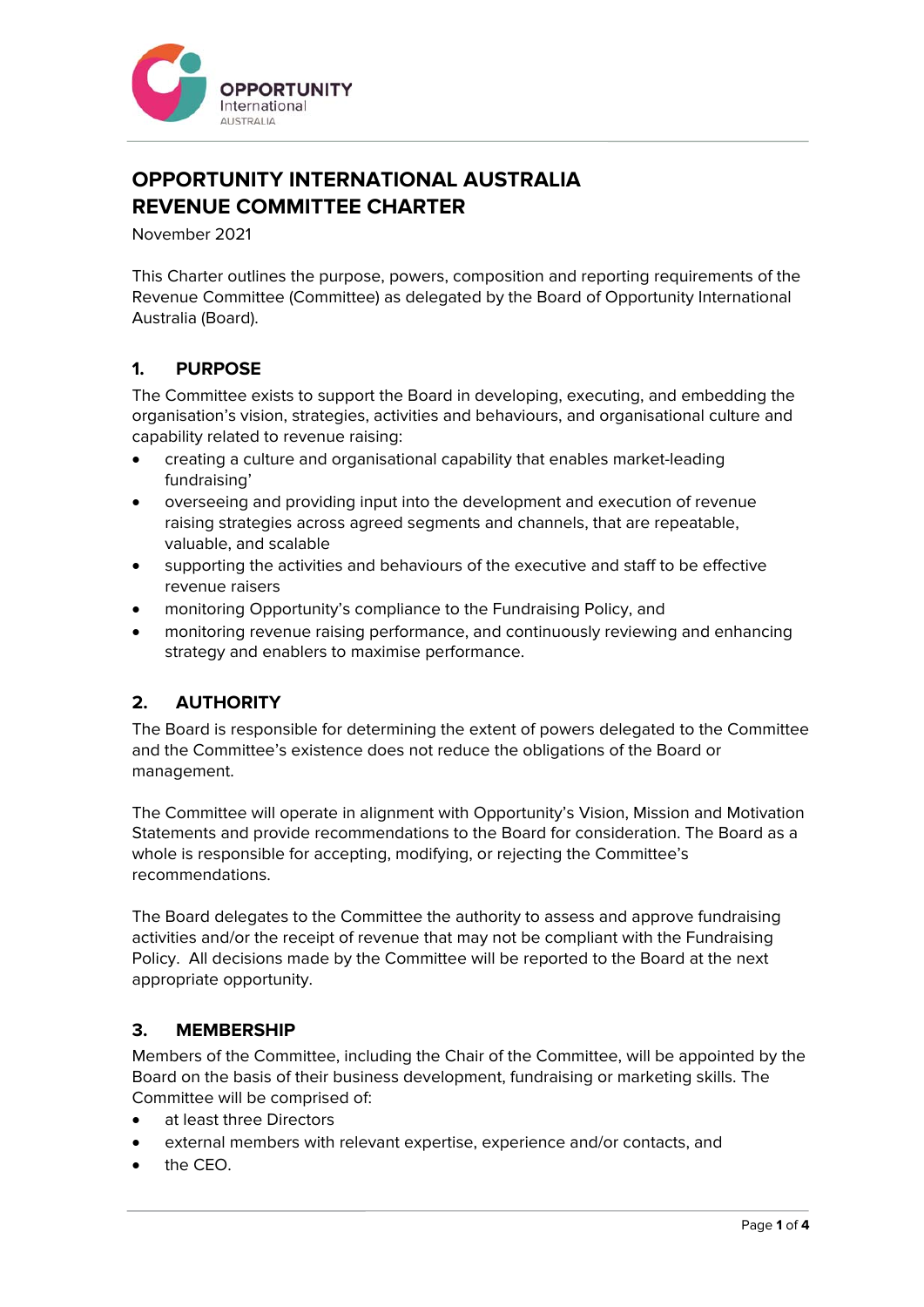

The Chair of the Committee can be the Chair of the Board. The Chair of the Board, if not a member of the Committee, will be an ex-officio member of the Committee and will receive copies of the agenda and all reports.

Committee members are appointed for a term of three years, or such other period as determined by the Board, and are eligible for re-appointment subject to the composition and skill requirements for the Committee.

The Committee will perform a self-evaluation of their performance annually. Committee members are expected to:

- be conversant with and strongly committed to Opportunity's revenue raising strategy and goals
- be able to clearly articulate Opportunity's accomplishments and goals to advocate and raise awareness
- be willing and effective participants in Opportunity's revenue raising strategy, and
- educate the community about the role and mission of Opportunity and bring the views of the wider community back to the Board table.

## **4. MEETINGS**

The Committee will meet at least four times per year, with authority to convene additional meetings as circumstances require.

A quorum will be two members, one of whom must be a Board member, present in person, by teleconference or by electronic means. The Committee may invite members of management, external consultants and others to attend meetings and provide information as necessary.

Any Board member that is not a member of the Committee is welcome to attend meetings of the Committee as an observer.

The agenda and supporting papers will be circulated to Committee members in advance of meetings. At the discretion of the Chair, additional papers may be tabled for discussion at the meeting.

The Company Secretary is the co-ordinator and minute secretary for the Committee. Minutes are reviewed by the Chair of the Committee and circulated to the Committee members and posted on the Directors' portal within 21 days of a meeting.

## **5. DUTIES AND RESPONSIBILITIES**

### **Revenue Raising**

One of the Board's most important roles is to ensure there are adequate resources for Opportunity to achieve its program objectives.

The Committee assists the Board in supporting the organisation's revenue raising activities and will: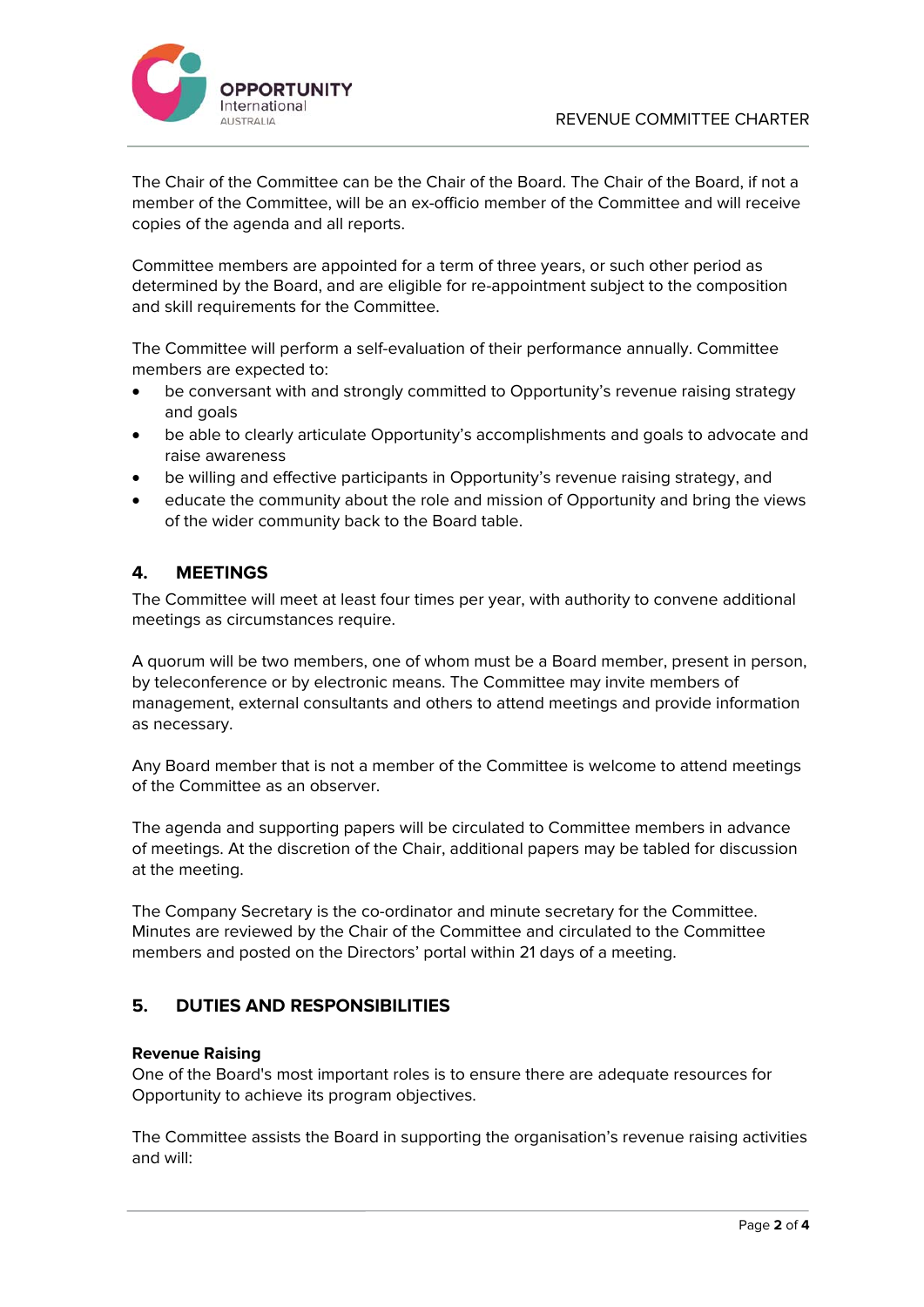

- review and oversee the revenue raising strategy, plans and goals, including:
	- revenue mix necessary to meet Opportunity's goals and
	- investment strategies for revenue raising activities
- assess performance against the strategy and fundraising targets.

The Committee will take the lead in supporting all Board members to:

- assist in retention activities such as thanking donors, sponsors and other supporters where appropriate
- assist in growth activities such as:
	- oversee and provide input into the development, review, and refinement of the organisational fundraising strategy for submission to the Board for approval
	- oversee the execution of the fundraising strategy, monitoring performance against agreed targets and goals
	- lead and support fundraising initiatives undertaken by the wider team
	- develop personal fundraising activities
	- support Opportunity's introduction activities by speaking at industry and other conferences
	- hosting events for potential supporters
	- work with management on media opportunities including publishing regular articles or columns in print or other electronic media to build Opportunity's credibility (e.g. newsletter and online articles)
	- identifying and soliciting donors and prospects
	- identifying potential grants or corporate sponsors
	- identifying 'connectors' who can introduce Opportunity to new markets and targeted prospects
- assist in major account management development and execution, in particular:
	- government grants
	- global network partnerships
	- corporate partnerships and
	- philanthropic foundations.

### **Financial Stewardship**

The Committee assists the Board by monitoring the cost of raising revenue against industry standards.

### **Ethics in Revenue Raising**

Board members must ensure they are informed of the amounts raised in all revenue raising campaigns as well as how and from whom the funds were raised.

The public must feel confident that the Board will hold management accountable for responsibly managing their funds, donations and gifts exclusively to further Opportunity's stated mission and objectives.

The Committee assists the Board to fulfil its responsibilities and will:

- review the Fundraising Policy for submission to the Board for approval
- assess and report on Opportunity's compliance with the Fundraising Policy, and